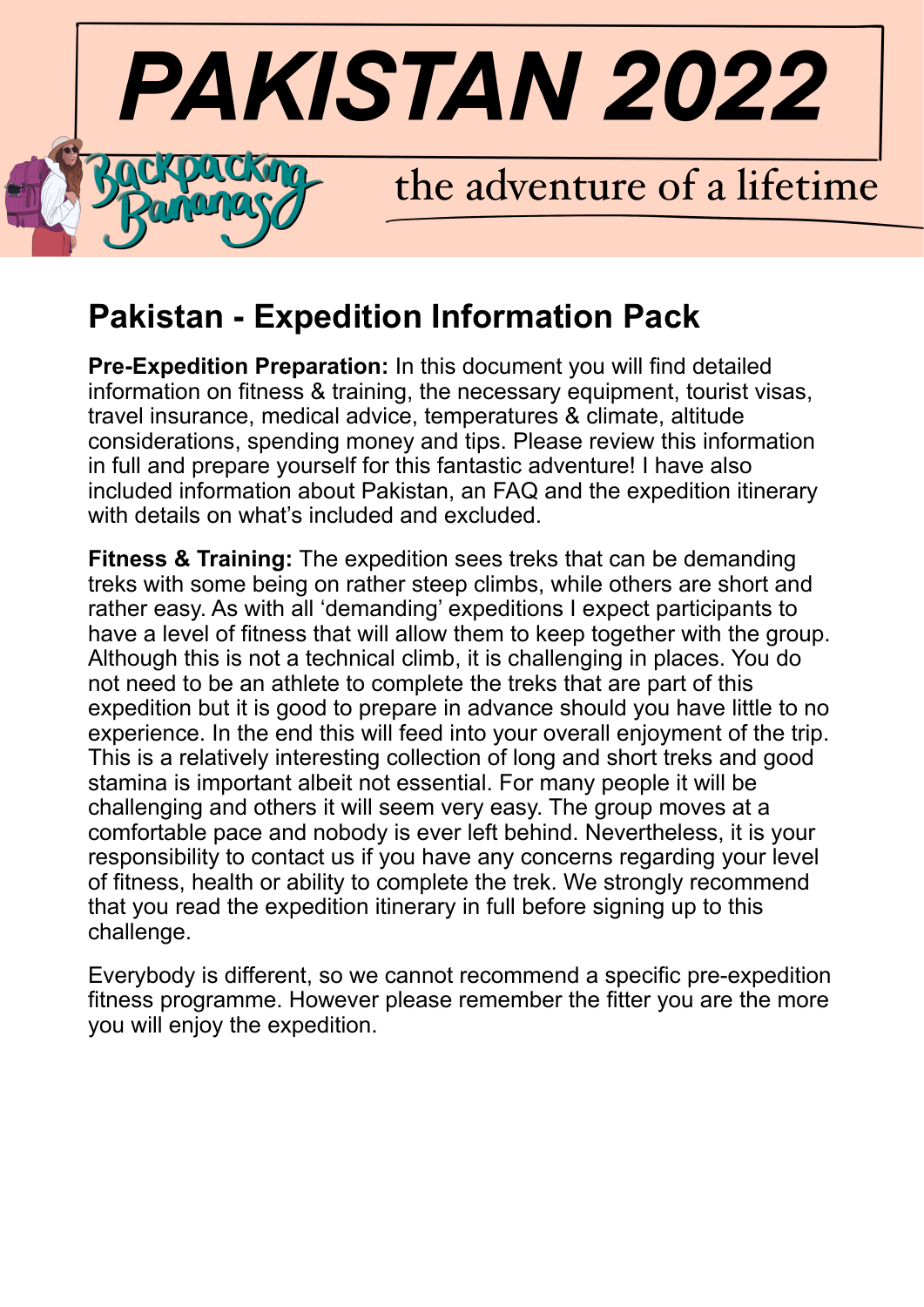### **Walk Route Time**

We highly *recommend* that in the lead up to the expedition itself that you take the time to explore the mountains and outdoors near or in your own hometown to get used to trekking and break in those pesky trekking boots. A trek roughly 3-5 hours long is the ideal length. Please do not attempt these walks alone. You or someone in your party should have walking experience and the necessary navigational skills. We recommend embarking on these training hikes with a 8KG rucksack.

Although hillwalking is best, please remember any type of cardiovascular training will help you prepare for this expedition. Focus your training on building endurance fitness by completing long, slow and low intensity training sessions rather than fast and short sessions. Build the distance and duration of your training sessions slowly as overtraining often leads to injury. In the three months prior to departure try to include two long training days in a row to replicate walking for continuous days on the expedition.

If you have any old injuries, weak joints, soft tissue injuries or any other issues which affect your mobility we suggest you address these issues now. It goes without saying that if you are experiencing discomfort or pain during short training sessions the problem has the potential to become more serious when exercising for long durations on continuous days. Please visit your physiotherapist in an effort to address the issue and strengthen the weakened area. If you have low muscle mass in your legs we suggest that you add strength training to your schedule. Muscle mass protects our joints and this is very important especially on long descents.

If you are buying any new equipment for this expedition such as a rucksack, boots, base layers etc., be sure to use it before departure. All gear should be well broken in to avoid blisters and chafing!

I know it might sound like I'm describing a marathon but it's merely to prepare you for more than a stroll through the hills.

The itinerary has been designed with correct acclimatisation in mind, with no big jumps in elevation. While on the expedition you will be encouraged to take it easy, eat well and stay very hydrated. Very hydrated means drinking between three and five litres of water per day depending on how much you sweat. Drinking three or more litres in a day is much harder than it sounds. We would recommend people practice drinking a large amount of water. Try drinking from a 500ml water bottle and see how many times you can refill it in a day. In our experience, it is those who cannot stay well hydrated that run into problems at altitude. Although your ability to withstand high altitudes is not directly related to your physical fitness levels, a good level of fitness will certainly assist in your general stamina. Keep in mind also that we will not be doing any overly high altitude climbs so your risk is low for altitude sickness.

It is not uncommon for people to encounter stomach problems on expeditions. This is due to a number of reasons such as poor hygiene, change in diet, a low immune system and poorly prepared food. We do everything we can to make sure food and water is safe for you to consume. It is very important that you wash your hands before eating and after going to the toilet. We recommend people eat as healthily as possible and take a multivitamin supplement and probiotics for one month prior to departure and during the expedition. This will help you adjust to changes in your diet and keep you healthy throughout the expedition.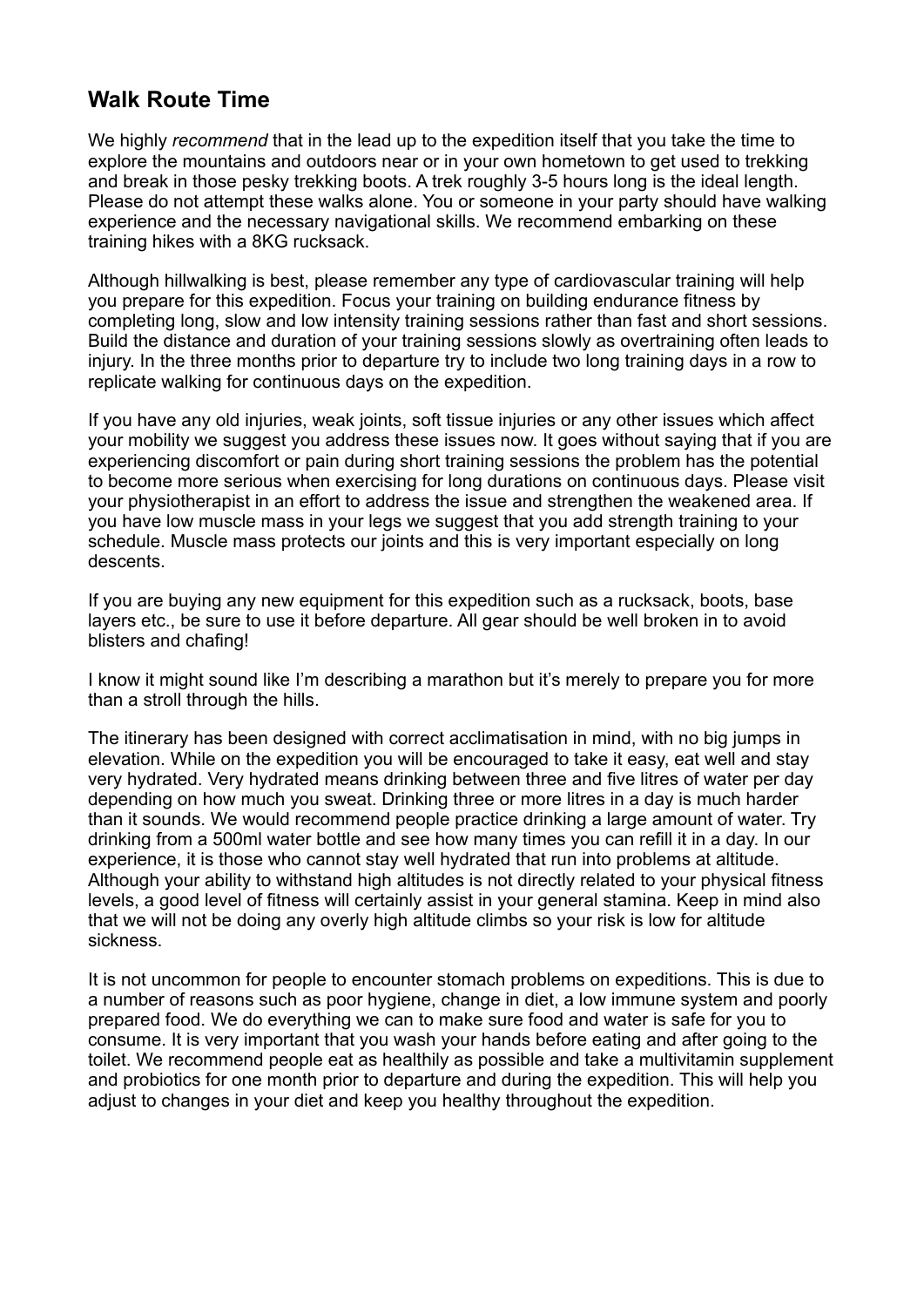**Equipment:** The following is what we recommend you take and is a guideline of what to bring on this expedition. You are responsible for having the necessary personal equipment you need for this trek.

**RECOMMENDED EQUIPMENT CHECKLIST** (This is not a compulsory list)

- **●** Walking boots. If you are buying new boots for this trip please ensure they are well broken in before departure. Few things will make you more miserable during the trek than blisters.
- Runners or sandals (to wear in transit & around camp).
- Mid-weight hiking socks x 3. At least three pairs, some people choose to bring a pair of socks for each day of trekking.
- Underwear, we recommend you bring enough so you are comfortable at all times. Synthetic rather than cotton underwear is advisable.
- Shorts x 1 (knee length or below).
- Lightweight trousers x 1.
- Synthetic/wool/silk long johns (for night time use).
- Waterproof trousers (N.B. make sure the trousers have zips to the knee at least).
- Long sleeve base layers x 2 (silk, wool, or synthetic).
- Short sleeve base layer x 2 (as above).
- Mid weight fleece  $\times$  2.
- A down jacket. It must be heavy weight with a hood (at least 600 grams) in weight).
- Waterproof jacket.
- Waterproof poncho.
- A fleece hat to wear in the mornings and evenings.
- Sunglasses (category 3).
- $\bullet$  A sun hat with a wide brim to cover the face and neck.
- A pair of lightweight wool or synthetic liner gloves.
- A pair of down mitts.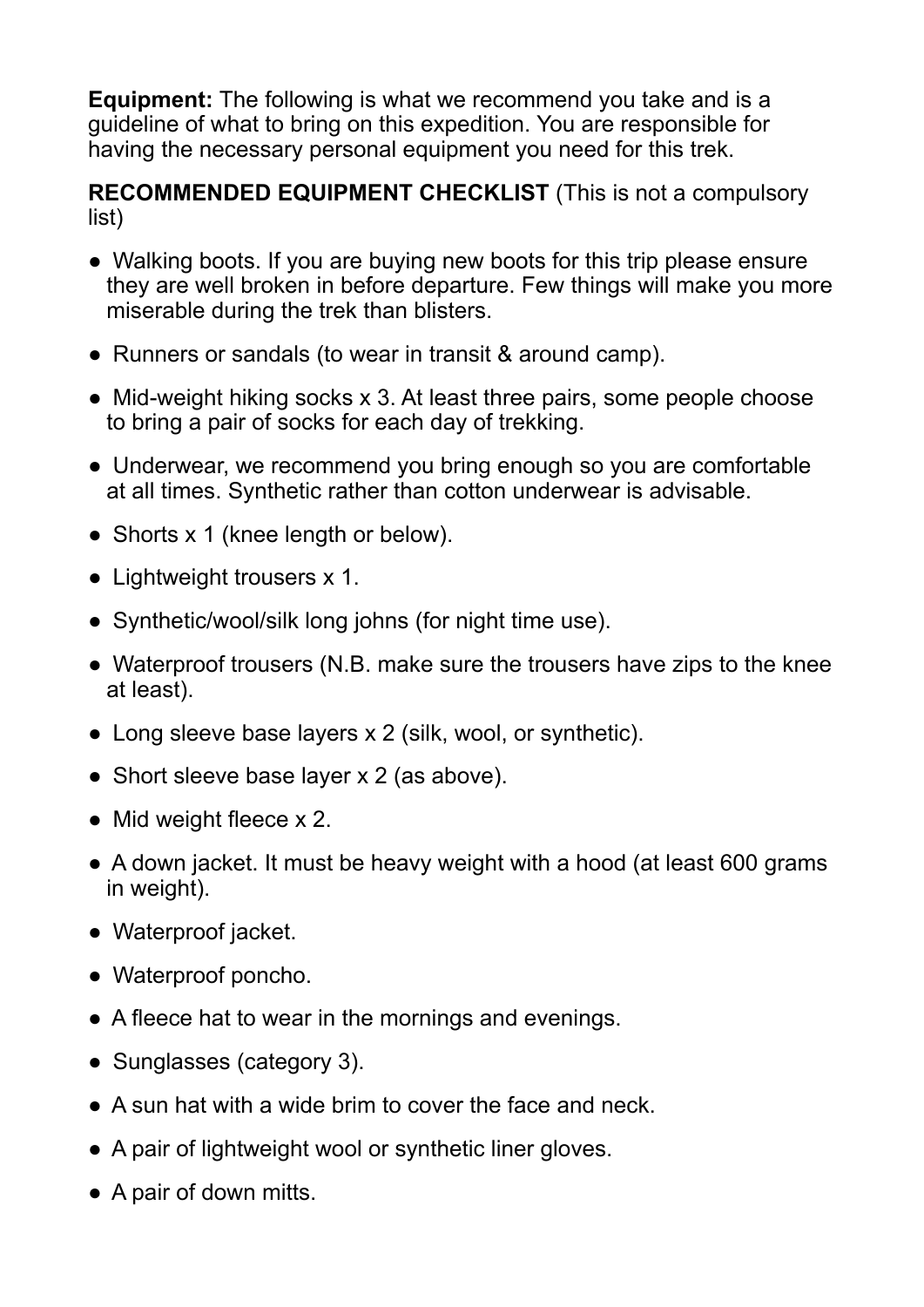- Walking poles.
- Rucksack (Day pack): This is a small rucksack (30 to 35 litres) to carry the equipment you will need while trekking such as your camera, spare jacket, waterproof jacket, water bottle and packed lunch.
- Duffel bag (90 litres) or large rucksack to carry all of your stuff. This will not be required to be carried on treks as it can be left in accommodations and/or on our expedition vehicle.
- Dry bags (If either your day bag or duffel bag don't have sufficient waterproofing and to separate your equipment in your bags).
- Water bottles and water bladder. You must have the capacity to carry three litres of water while walking.
- A warm sleeping bag (comfort rating of -15<sup>o</sup>C or lower).
- Suncream at least factor 30
- SPF lip balm
- Insect repellent, deet based products are best.
- Hand sanitiser. You need to have enough supplies for the duration of your expedition.
- Toiletries. N.B as little as possible, if you are travelling with friends try to share toiletries. \* Wet wipes and a nail brush are very useful.
- Personal first aid kit. You need to have enough supplies for the duration of your expedition. We recommend you carry the following:
	- Rehydration salts Plasters
	- Compeed
	- Paracetamol
	- Imodium
	- Motilium
	- Throat lozenges
	- Nasal spray
	- Decongestant such as Sudafed

• Antibiotics suitable to treat traveller's diarrhoea Azithromycin or something with similar coverage would be the most suitable antibiotic, please consult your doctor for up-to-date advice. We will have some first aid equipment but do strive to have your own.

• Personal medication. Please carry any medication you are currently taking on a regular basis such as:

- Asthma inhalers
- Nutritional supplements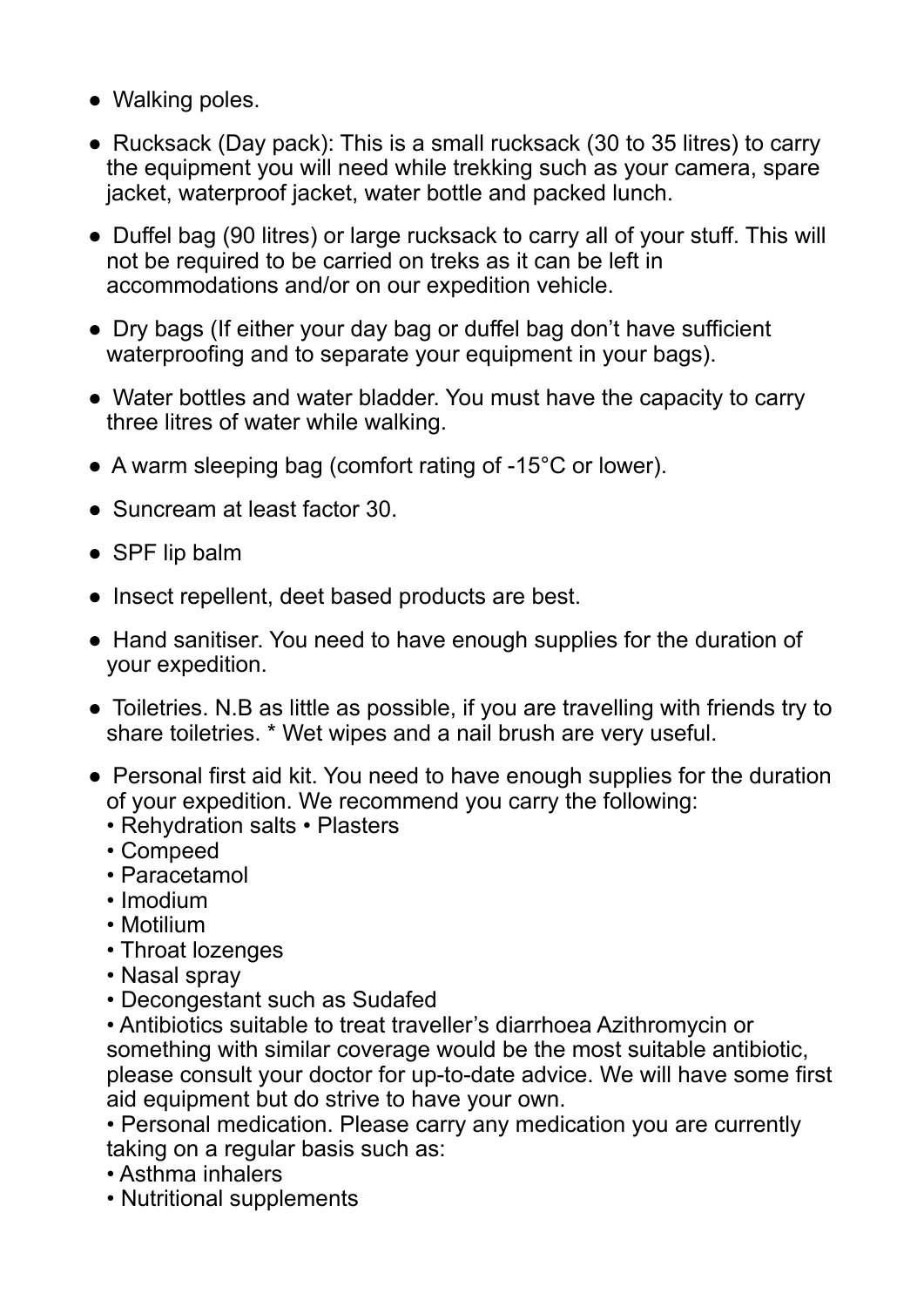• Blood pressure tablets If you suffer or have suffered from any skin condition, bring appropriate creams such as:

- Canesten Zovirax
- Anusol Hydrocortisone 1%
- Small towel for washing.
- Personal snacks; although sufficient food is supplied throughout the trek you need to bring your own supply of high energy snacks for the expedition. Bring snacks you enjoy eating such as sweets, energy bars & chocolate.
- Head Torch with spare batteries. Handy for making your way around at night when power is limited.
- A spare set of clothes to wear after you finish the expedition.
- A photocopy of your travel insurance and passport. Always handy to have should you need access to the information offline.
- Your vaccination booklet should you decide to get them

# **OTHER OPTIONAL ITEMS**

- Diamox (tablet form not capsules); if you have decided to take it. For more information about Diamox its uses and side effects please refer to the information on AMS and Diamox in this document.

- We ensure that all drinking water provided to you is treated correctly but you may still wish to bring your own personal supply of tablets/drops for water purification such as iodine or chlorine. Powdered fruit juice can be used to disguise the taste of the purification.

- A sleeping bag liner (This is not essential but it helps to keep your sleeping bag clean and adds an extra season).

- Power adaptor – Plug type C is used in Pakistan Ear plugs - For glasses/contact wearers we advise bringing both glasses & contact lenses. Daily disposable lenses rather than monthlies are highly recommended.

- A camera

- A book and/or writing paper Hand warmer sachets.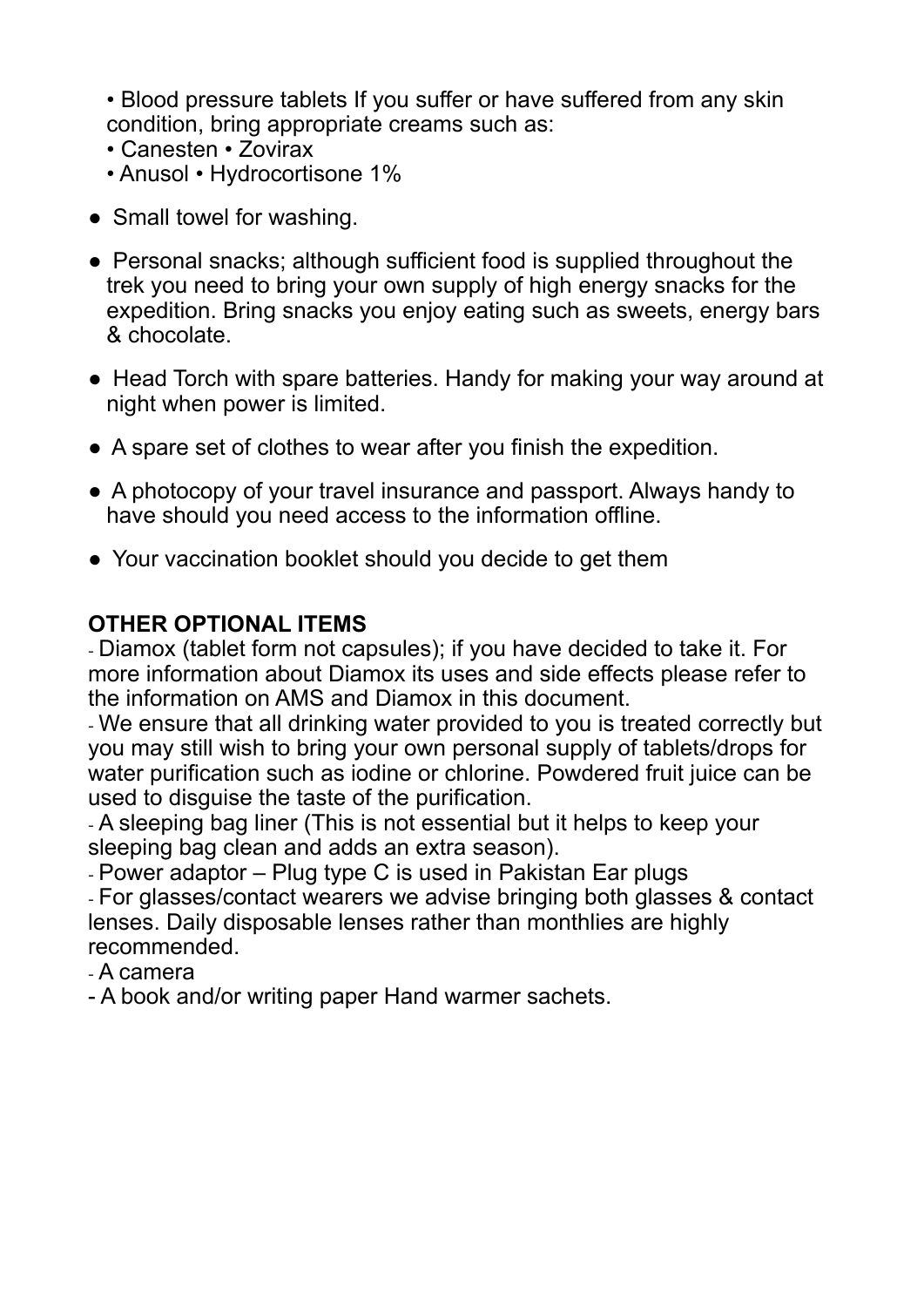**Tourist Visas:** At the time of writing, EU and UK passport holders are able to obtain a tourist visa through the online eVisa platform for Pakistan. The visa fee is approximately €35-45 depending on your passport. You must have at least two free pages in your passport and ensure that your passport is valid for at least six months after you return to home. You can apply here about 2 months before your arrival in Pakistan. https:// visa.nadra.gov.pk/

If you want a walk through on how to fill it out online, click this link and watch the video:

https://visa.nadra.gov.pk/tourist-visa/

**Travel Insurance:** It is your responsibility to ensure that you have sufficient personal travel insurance for this expedition. Your policy must provide cover for; a) medical injury or sickness b) trekking up to 4,500 metres (c) helicopter evacuation in an emergency situation, and d) repatriation to country of residence. You must declare any pre-existing medical conditions to your insurers and ensure you receive written confirmation that any pre-existing medical conditions are fully insured. We advise you to obtain travel insurance as soon as you book, that will cover you for unforeseeable circumstances such as illness or injury that might result in you not being able to take part in your expedition.

Please make sure that your policy explicitly covers Pakistan. Some sites allow you to buy the policy but may exclude Pakistan. Some will include Pakistan but exclude travel in some areas. You will need to be covered for Gilgit Baltistan but primarily the regions of Fairy Meadows, Gulkin, Gulmit, Lahore, Islamabad, Naltar and Hunza Valley as these are places we will visit on the way and are completely safe.

**Vaccinations & Prophylaxis:** We are not qualified to answer all your questions about travel health directly. We recommend consulting your GP or The Travel Health Clinic (www.travelhealth.ie) for the most up to date medical advice.

**Medical:** Before departure you will be required to disclose as much detail about your medical history as possible. The information you supply is treated with the strictest confidence. We will do our best to accommodate everyone on this expedition, but we do reserve the right to refuse participation if we feel your safety or that of the group may be compromised.

**Temperatures & Climate:** Temperatures on the expedition could vary from 6 to 30 degrees during the day and -10 to 15 degrees at night. It's best to be prepared for lower temperatures due to wind chill or the weather turning bad. Usually the days are hot and the nights are cold. You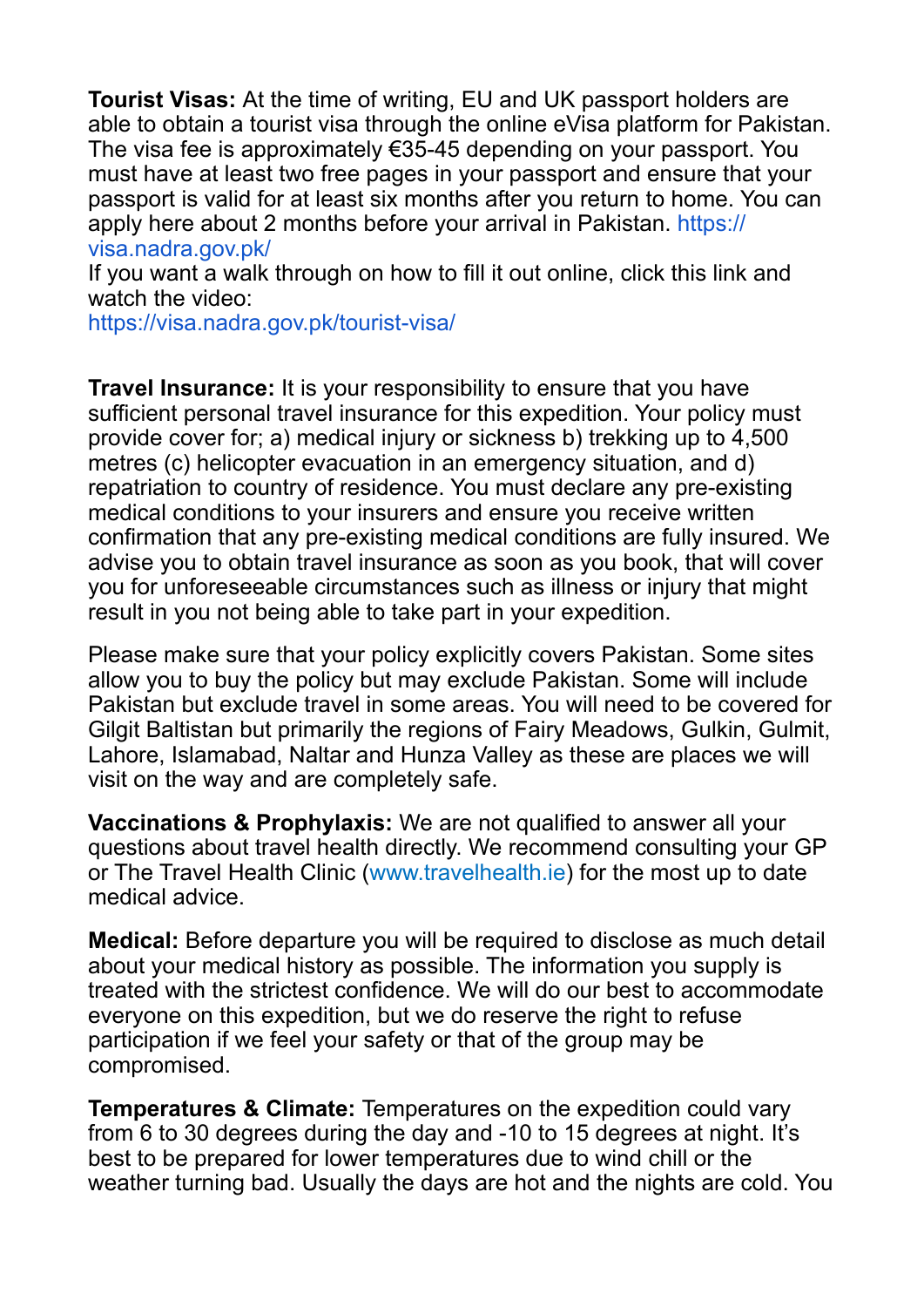should be ready for inclement weather at all times as the weather can change rather quickly at high altitude. For accurate weather information please review these two websites; Mountain Forecasts: www.mountainforecast.com/ Norwegian Meteorological Institute: www.yr.no.

Typically the first 3 days are warm before we head up towards the mountainous regions. You will be wearing lighter clothing here and then swap to warmer clothing for the trekking segments.

**Altitude Considerations:** The human body is quite capable of adapting to a very wide range of barometric pressures and there is plenty of oxygen even at the highest point of this expedition. However, the process of adaptation or acclimatisation does take time and the most important rule is to gain height slowly. Keeping well hydrated is also a huge factor in avoiding AMS (Acute Mountain Sickness). AMS is brought on by lower oxygen levels at higher altitudes, which we mostly avoid on these treks. Symptoms include breathlessness, headache, poor sleep, nausea & dizziness. AMS is treated simply by not ascending to higher elevations or in more severe cases descending to lower elevations, where in most cases the symptoms are quickly relieved. This itinerary has been designed to minimise the chances of you getting altitude sickness. Our guides are highly experienced in these matters and will be able to give you good advice to help minimise any temporary discomfort that you might experience. If you have suffered serious problems at altitude before, you should seek the advice of your doctor or a specialist. Please note it is common for most people to experience mild headaches on the summit day of this expedition. Always keep your guide informed on how you are feeling.

**Diamox:** Diamox (Acetazolamide) is a carbonic anhydrase inhibitor. In simple terms Diamox causes the kidneys to excrete more bicarbonate which causes the blood to become more acidic. Acidifying the blood stimulates ventilation, which increases the amount of oxygen in the blood which reduces the chances of getting AMS. We recommend all participants, especially those who have had AMS in the past, to take Diamox prophylactically (as a preventative), starting on the first day of trekking. Current guidelines suggest 125 mg twice per day (tablet form not capsules). You should try taking Diamox for two days at some stage prior to departing on your trip to ensure you don't suffer any of the more serious side effects. Numbness and tingly fingers and toes are common but in some cases users can suffer from nausea, vomiting or diarrhoea. If you experience any of the latter three side effects, we would advise against using Diamox. Always consult and follow the advice of your own doctor about Diamox or any other medication.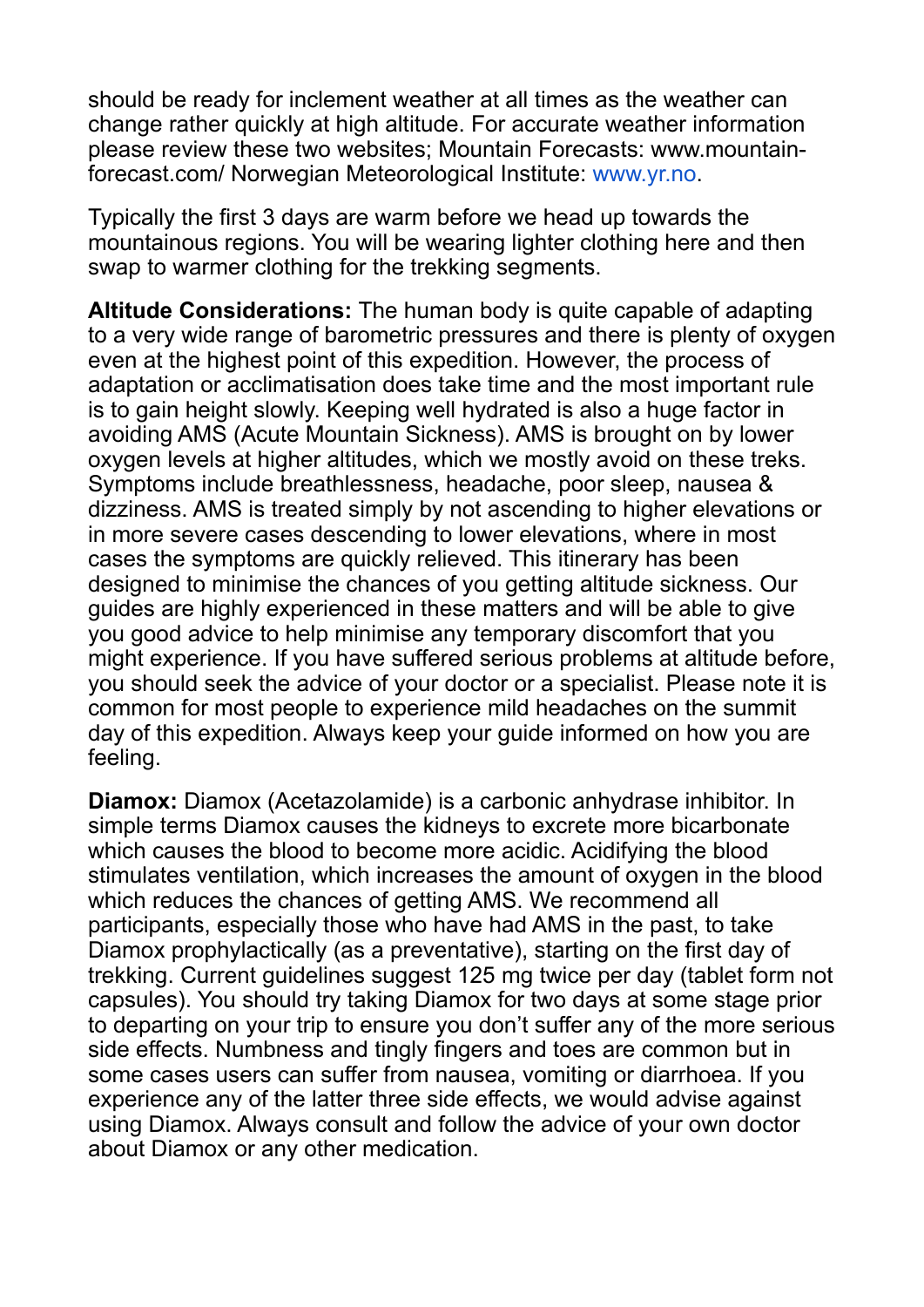**Spending Money & Tips:** We recommend that you bring US \$300 in cash and a credit or debit card with you to Pakistan. It is possible to convert US Dollars/Euro to Pakistani Rupees in or near our Lahore hotel. There are also ATMs throughout Lahore/Islamabad where you can withdraw cash using a debit card. On the trek it is best to have some rupees as it is difficult to get change for foreign currency when buying small items. Tipping is not common in Pakistan, it is not compulsory but we do usually suggest a small tip for the driver at the end of the 15 days. We recommend notifying your bank that you will be abroad and possibly using your debit/credit card.

**Optional Expenses:** Water bottles along the way are generally pretty cheap if you need additional water. Also, on the first night we go to a covert underground bar where you will be able to buy beers in what is otherwise a dry country. This is an optional evening excursion so you will need to buy your own beers. Lastly, moonshine is often available for you to try. This is something we can facilitate for you but the locals will charge for it. Please note that discretion is advised anywhere alcohol is being consumed.

**About Pakistan:** We advise all participants to educate themselves on local laws and customs before travelling to Pakistan. Up to date travel advice can be found on the DFA website.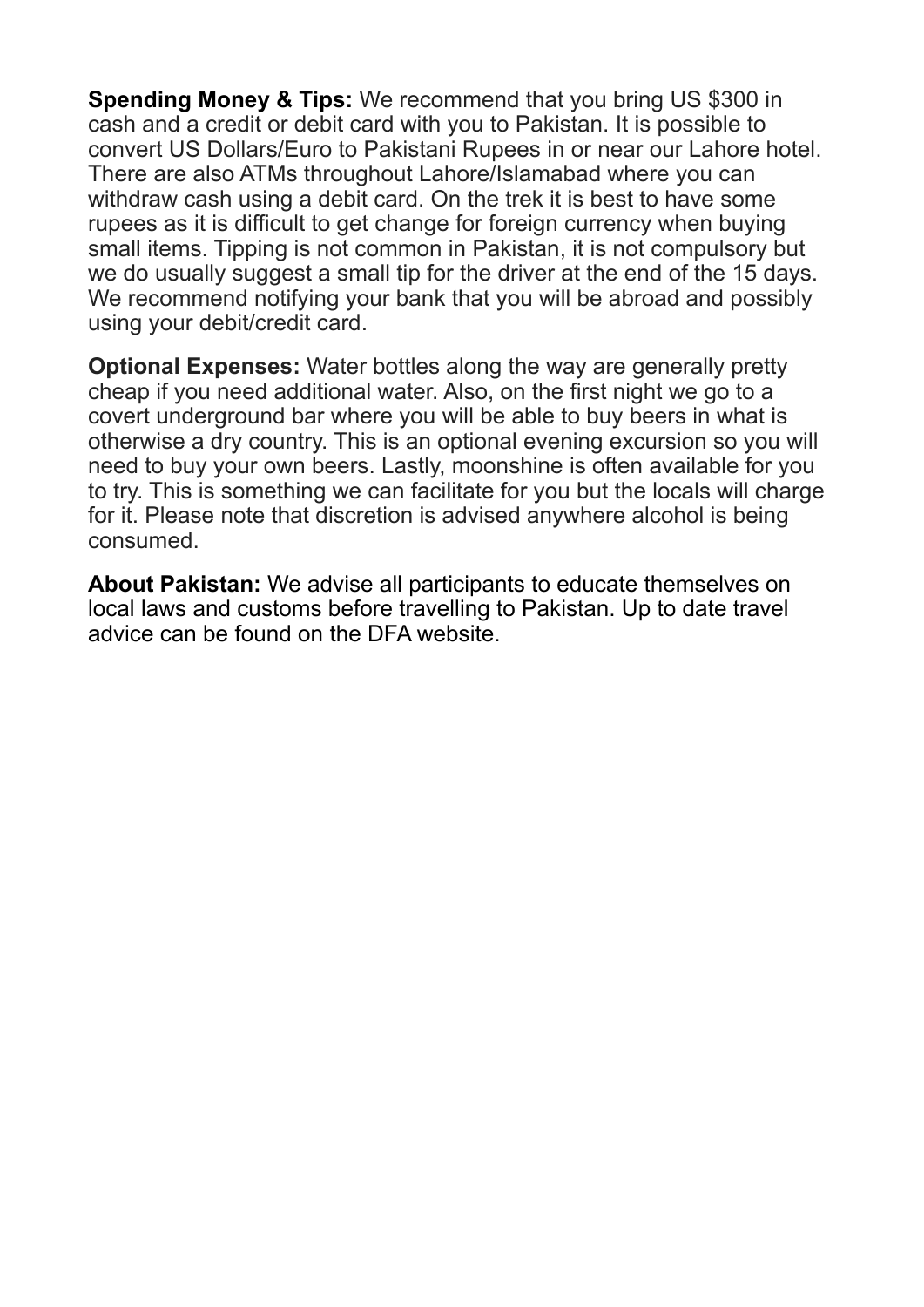**Pakistan Expedition Summary & Itinerary:** *Please note that this itinerary is subject to change.* 

*Routes may close with little notice or areas can be closed off to us at any time. We will always supplement with alternative activities, treks and routes where possible* 

**Day 0: Arrive Lahore.** Most flights land early in the morning so please advise what flights you have booked at your earliest convenience. We will be asking you for this information in advance. The day you arrive you will relax, get to know each other and try some local food.

**Day 1: Tour Start Lahore.** We kick off early in the morning to check out the Lahore Fort and Badshahi Mosque. After which we walk through the bustling city to see the bazaars and streetlife. We will explore another Mosque called Wazir Khan before getting some food and making our way back to the hotel to change into clothes for the evening. From here we will make our way to the Wagah Border Ceremony.

**Day 2: Depart to Islamabad.** We will leave for Islamabad, where we will do our first trek up around the famous margalla hills and visit the Faisal Mosque. The trek takes 3-4 hours and you will require a lot of water due to the warmer temperature.

**Day 3: Islamabad.** Here we spend the day meeting a startup incubator, meet people who are making waves in Pakistan and hopefully meet a sufi guru/calligraphist. Lastly, we will then spend time with a family and have dinner in a local home near the city.

**Day 4**: **Depart to Gunnar farm**. This is a long road trip that winds our way up through the mountains to spend the night in a traditional farm house. We will drive through high peaks, luscious valleys and cross over the Babusar pass. There is no trekking on this day.

**Day 5: Depart to Fairy Meadows.** We drive to a jeep point where we will transfer to 4x4's to take one of the most fascinating jeep drives up to Fairy Meadows. There is a 2 hours trek to fairy meadows from the end of the jeep trail. The evening is spent exploring the local area around our lodgings.

**Day 6: Trek to Nanga Parbat Basecamp.** We start after breakfast, have lunch on the way up and make our way back down for dinner time. This is the 9th tallest mountain in the world and a killer mountain that many have failed to reach. We will stay at Fairy Meadows for one more night.

**Day 7: Depart to Naltar Lake.** Early departure to Naltar Lake via off-road jeeps. Here we will camp beside the lakes for the night.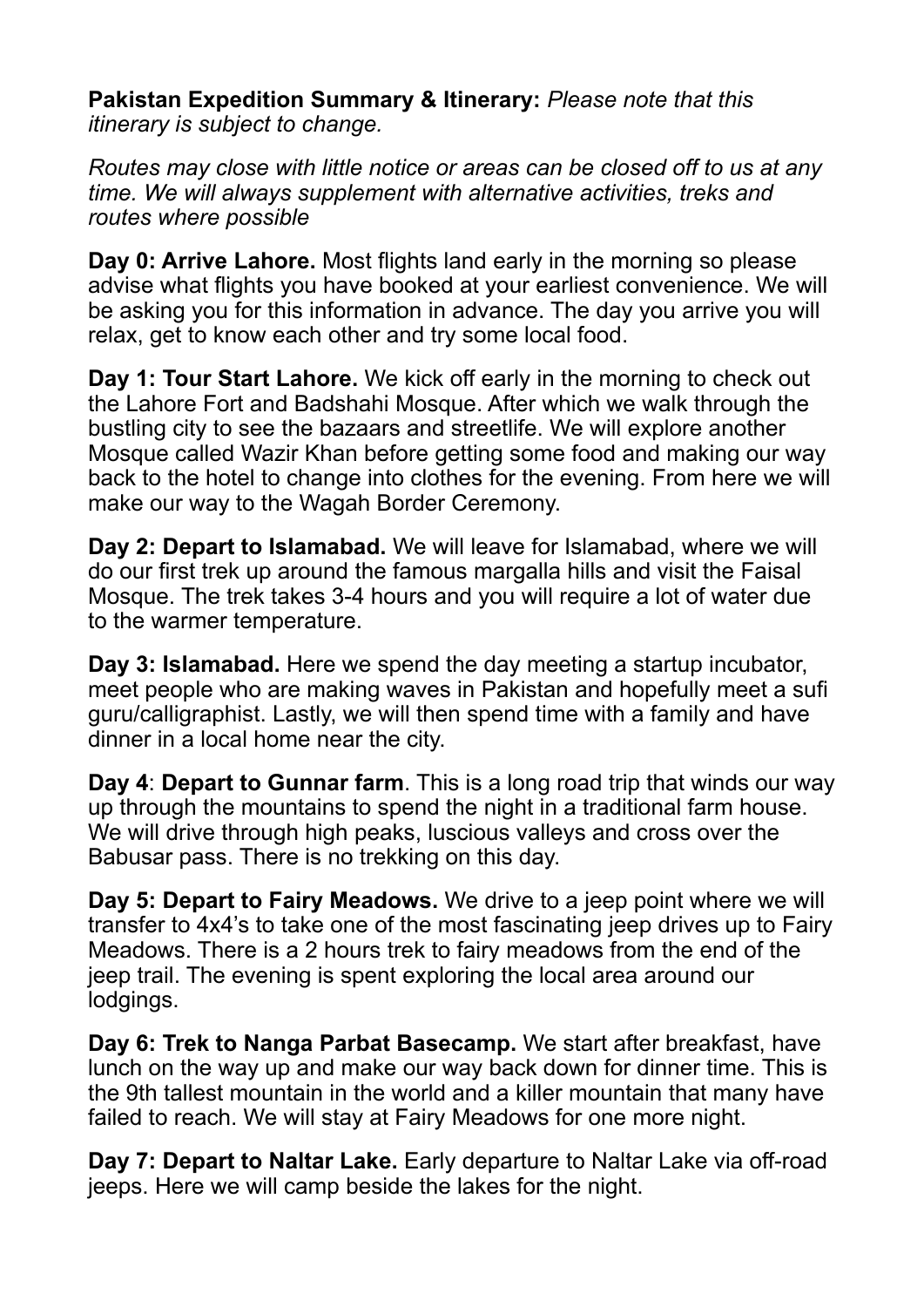**Day 8: Explore Naltar.** The area is rich in coloured lakes, rock hopping and stunning photo opportunities. Afterwards, we will make our way to Karimabad for the night.

**Day 9: Explore Karimabad.** A break from isolation, here you will have places to access possible WiFi and shop for precious stones from miners and crafts in the local shops. A worthy and authentic souvenir. In the afternoon, we will trek up to Eagles Nest to glamp for the night.

**Day 10: Travel to Gulkin.** (We will then embark on the Patundas trek which will take several days providing the route is open and accessible. If not, the following agenda will take its place.) Here we will travel to stay with a family I am close friends with. On the way we will stop off at Attabad Lake, an infamous blue lake. The evening you will have free time to explore the farm, village and orchard.

**Day 11: Cross the black and white glaciers.** A fun but enduring day of trekking that sees you scrambling across the dynamic and tricky glaciers. Exploring the ravines and valleys as you see the mountains hidden lakes, and take in the vast expanse of glacial formations. The evening you will try the local famous apricot cake.

**Day 12: Husseini Exploration** We start to trek across some of the worlds most nerve racking rope bridges. Used locally everyday by those living in the area. Going to places where there are no vehicles and exploring lake beds. The afternoon we will visit the Passu cones.

**Day 13: Trip to Naran.** We have a final breakfast with our family in Gulkin and begin the drive south with a stop off at Naran. Often considered a tourist hotspot for domestic tourists, it was previously a small pass through town to some local trails and has now become a hub. We will enjoy the scenic valley views and stop off in Gilgit for dinner along the way.

**Day 14: Trip to Lahore.** We will drive to Lahore to rest up before your flight home where we will go for a last supper and you can pick up any last souvenirs that you may need.

**Day 15: Depart Lahore.** You will be brought to Allama Iqbal Airport to catch your departing flight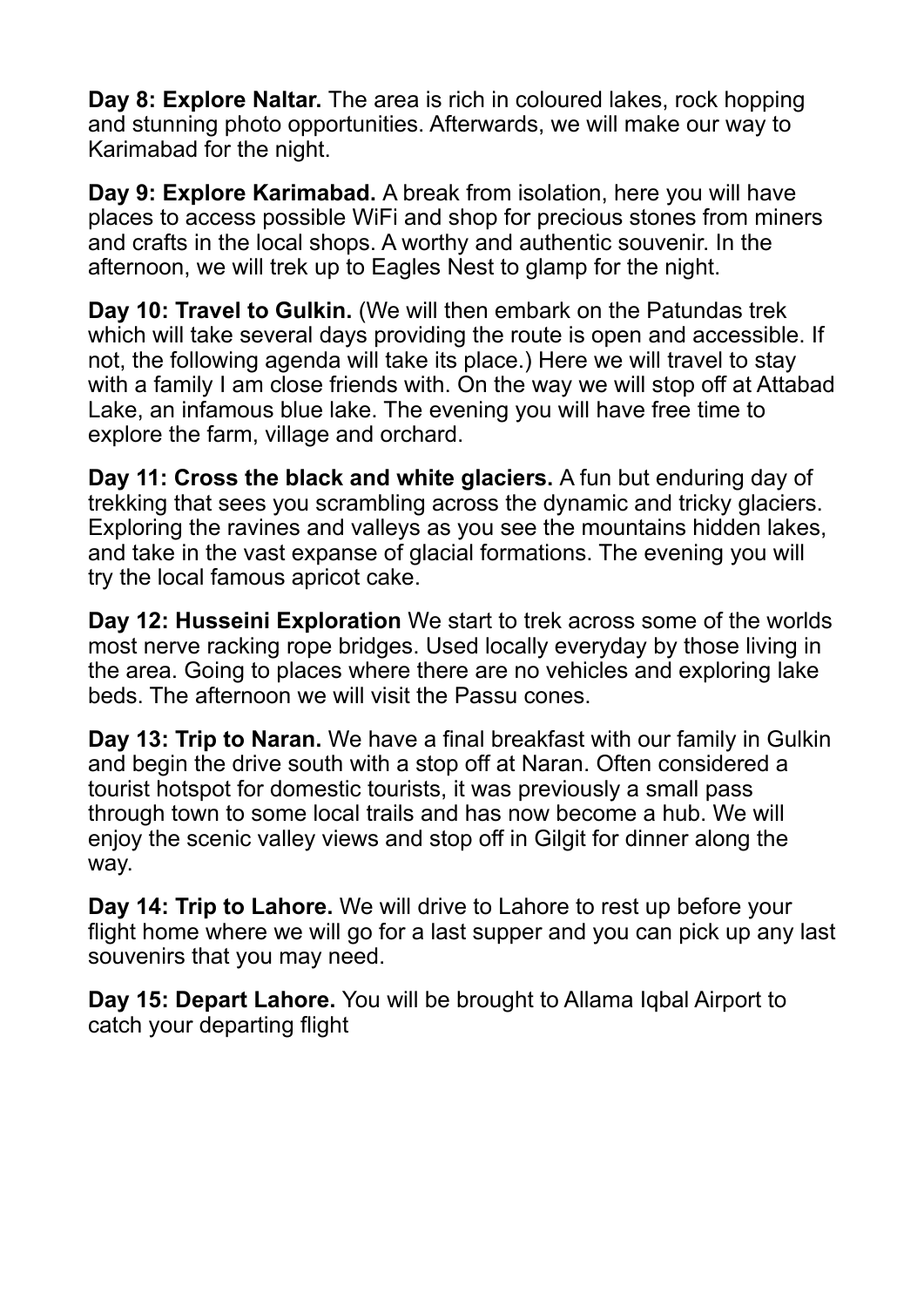**Expedition Costs:** £650 non-refundable deposit at the time of booking & balance payment of £1150 at least two months prior to departure - Total £1800.

# **EXPEDITION COSTS INCLUDE:**

• All accommodation for every night of your stay. You will be expected to share rooms and accommodations with other people.

• Internal transport in Pakistan.

• Experienced expedition leader accompanying you from Lahore airport. • Pakistani translator that will help you when you need it.

- All of your meals are included with drinks
- All camping equipment as required
- Off road jeeps where required
- Local entertainment when available

# **EXPEDITION COSTS EXCLUDE:**

- Personal travel insurance.
- Flights to and from Pakistan. Medical vaccinations.
- Tourist visas.
- Personal equipment.
- Personal spending and tips.

• Expenses of a personal nature like laundry, phone calls, alcohol, excess baggage charges and any costs arising out of unforeseen circumstances such as bad weather, landslides, road conditions and any other circumstances beyond our control.

## **Expedition FAQ:**

**What is a typical day like on this expedition?** The following is a typical day on this expedition and most days on the route will follow this general format. However, every day is slightly different and the weather can have a huge influence too. Wake up, sometimes at sunrise, to enjoy the spectacular views of the surrounding landscape. After a Pakistani breakfast, we pack up all the equipment and get ready to leave. You'll be briefed on the day's activities that morning or the night before. How many hours trekking is advised in advance. You will start your trek and typically have lunch along the way with dinner happening after your trek has come to an end for the day.

**What is the accommodation like on this expedition?** It varies greatly. Hotels, tent, wooden cabins, farm houses, home stays, glamping. We stay in it all.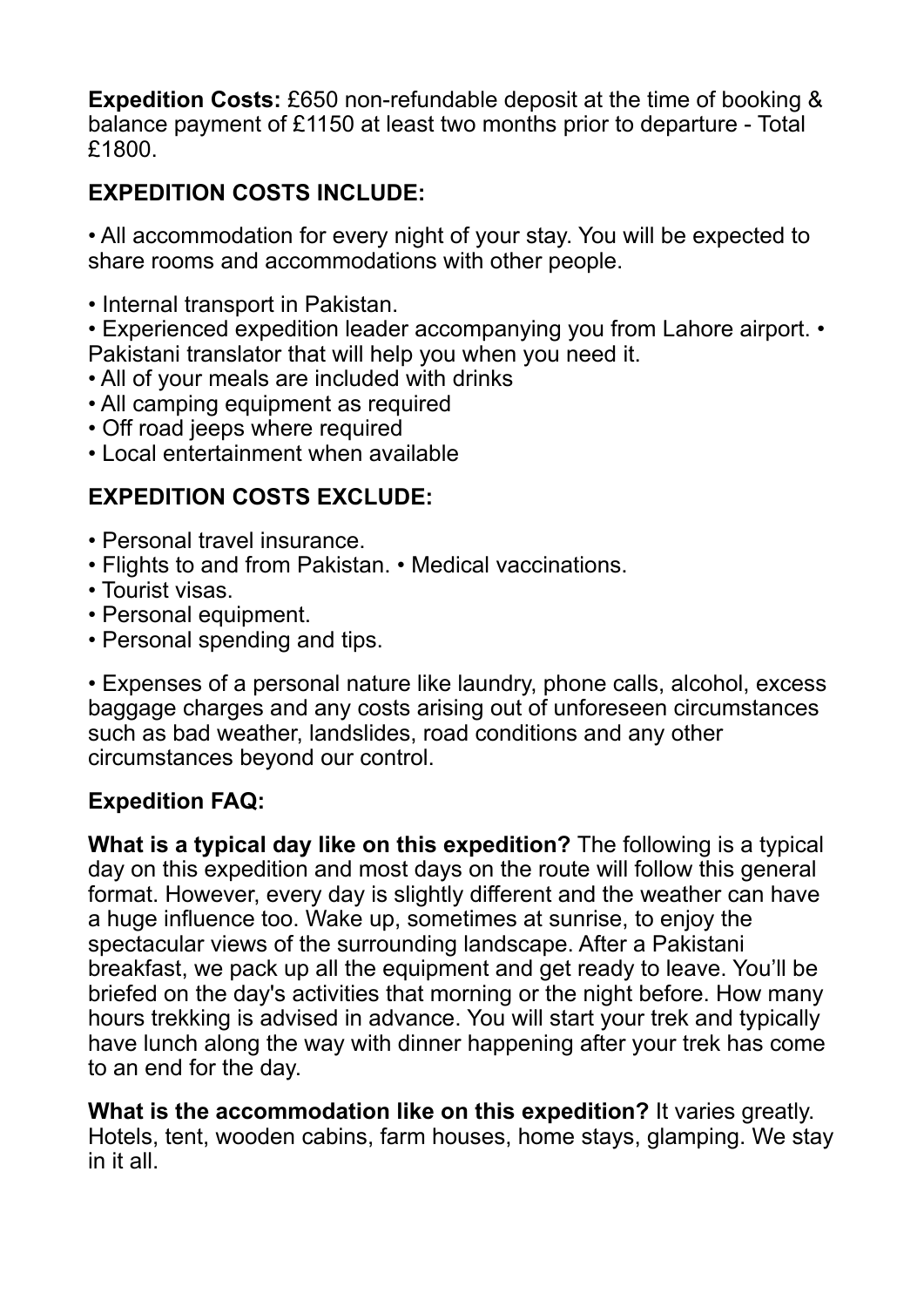**What is the food like on this expedition?** Pakistani food is insanely tasty and can come in a variety of spice levels. If you have any dietary conditions, do let us know. Meat is an important part of their diet but we can cater for vegetarians. It's not an extensive veggie menu, but it's possible. Just make sure to let us know.

**Can you cater for my dietary restriction?** We will try our best to cater for those with dietary restrictions. If you have a dietary restriction, please inform us. There is of course a limit to what we can cater for so if you have 100 things you have a slight aversion to, it will be difficult for us to accommodate but if you don't eat meat or have severe allergies to something, just let us know.

**How many people can take part in this expedition?** This expedition will have an average of 13-15 participants maximum. This allows us to keep a tight schedule and a speedy trekking itinerary

**Who is leading this expedition?** You will be with William Meara who has been bringing people to Pakistan and opening the doors of tourism there for the last few years. You will also have Imran Khan (Same name as their prime minister, not the actual PM. He's pretty busy managing a very hectic country), who is Will's partner on these expeditions, local fixer and all round good guy.

**Will I get a chance to meet any of my other team members before departure?** Yes, we will be making a communications group with you all in it before departure so you can meet up in advance and get to know one another. We will be letting you know who is sharing flight paths so that you can link up in the airport to travel together where possible.

**Can participants extend their stay after the expedition?** If you arrive early or want to stay afterwards, we will do the best we can to accommodate you. This is done on a case by case scenario so make sure to let us know of your intention as early as possible.

**What back-up support is there on this expedition?** Along with William and Imran, we use local guides, cooks, drivers and support teams of the highest standard. We employ local staff based on their qualifications, experience and references. Our expedition leaders and local staff are familiar with the locations of local medical services and hospitals.

**What happens if someone gets sick or injured?** In the event of someone falling ill or getting injured, we will assess and treat the sick or injured person. Often with some rest, participants can continue without a problem. If needed a porter and donkey will help the injured person to the next station where an evacuation to a hospital can be arranged for more serious incidents. In the unlikely event of a serious incident which requires